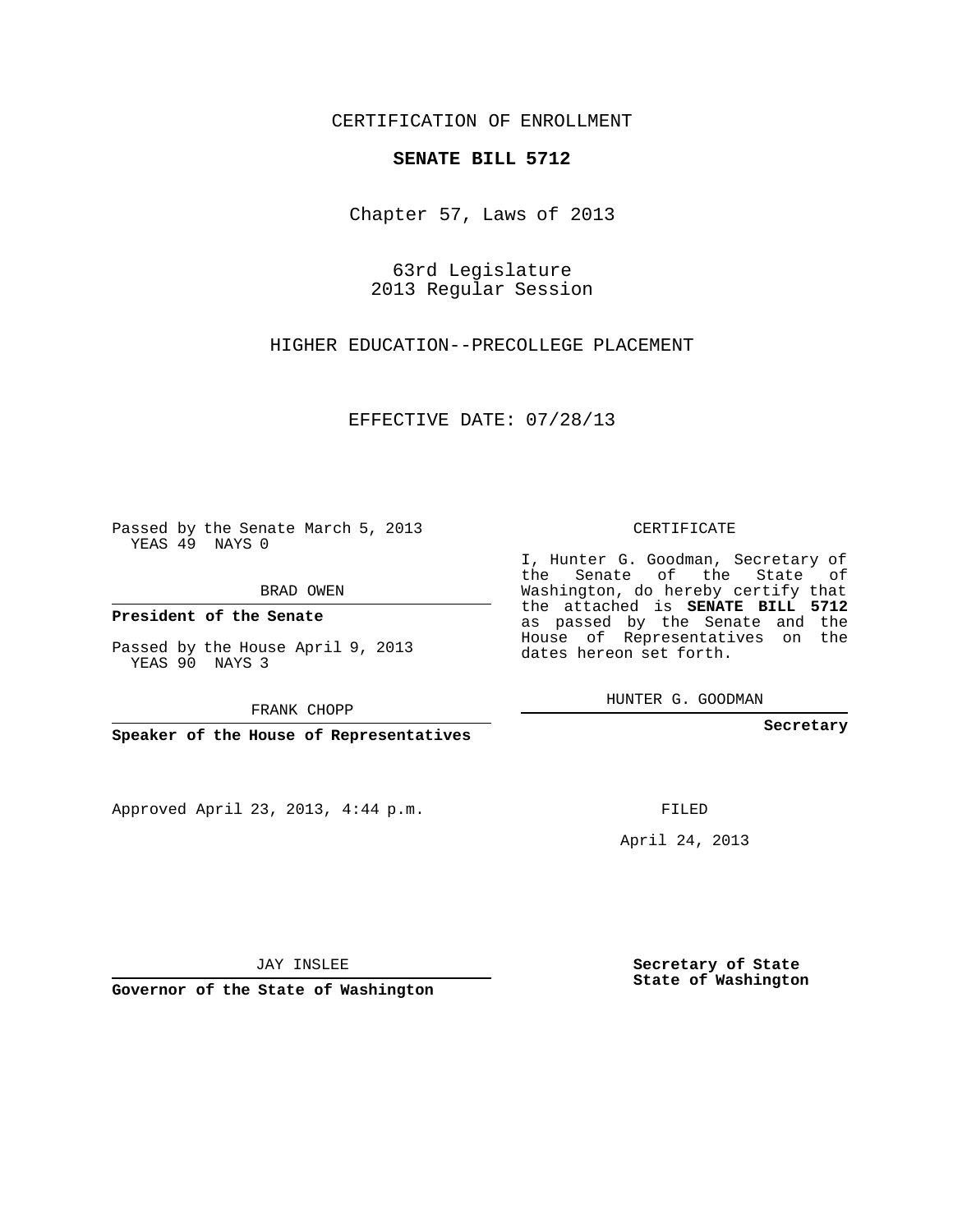## **SENATE BILL 5712** \_\_\_\_\_\_\_\_\_\_\_\_\_\_\_\_\_\_\_\_\_\_\_\_\_\_\_\_\_\_\_\_\_\_\_\_\_\_\_\_\_\_\_\_\_

\_\_\_\_\_\_\_\_\_\_\_\_\_\_\_\_\_\_\_\_\_\_\_\_\_\_\_\_\_\_\_\_\_\_\_\_\_\_\_\_\_\_\_\_\_

Passed Legislature - 2013 Regular Session

**State of Washington 63rd Legislature 2013 Regular Session By** Senators Kohl-Welles, Bailey, McAuliffe, Frockt, Murray, Baumgartner, and Keiser

Read first time 02/11/13. Referred to Committee on Higher Education.

 AN ACT Relating to precollege placement measures; and amending RCW 28B.50.090.

BE IT ENACTED BY THE LEGISLATURE OF THE STATE OF WASHINGTON:

 **Sec. 1.** RCW 28B.50.090 and 2011 c 109 s 1 are each amended to read as follows:

 The college board shall have general supervision and control over the state system of community and technical colleges. In addition to the other powers and duties imposed upon the college board by this chapter, the college board shall be charged with the following powers, duties and responsibilities:

 (1) Review the budgets prepared by the boards of trustees, prepare a single budget for the support of the state system of community and technical colleges and adult education, and submit this budget to the governor as provided in RCW 43.88.090;

 (2) Establish guidelines for the disbursement of funds; and receive and disburse such funds for adult education and maintenance and operation and capital support of the college districts in conformance with the state and district budgets, and in conformance with chapter 43.88 RCW;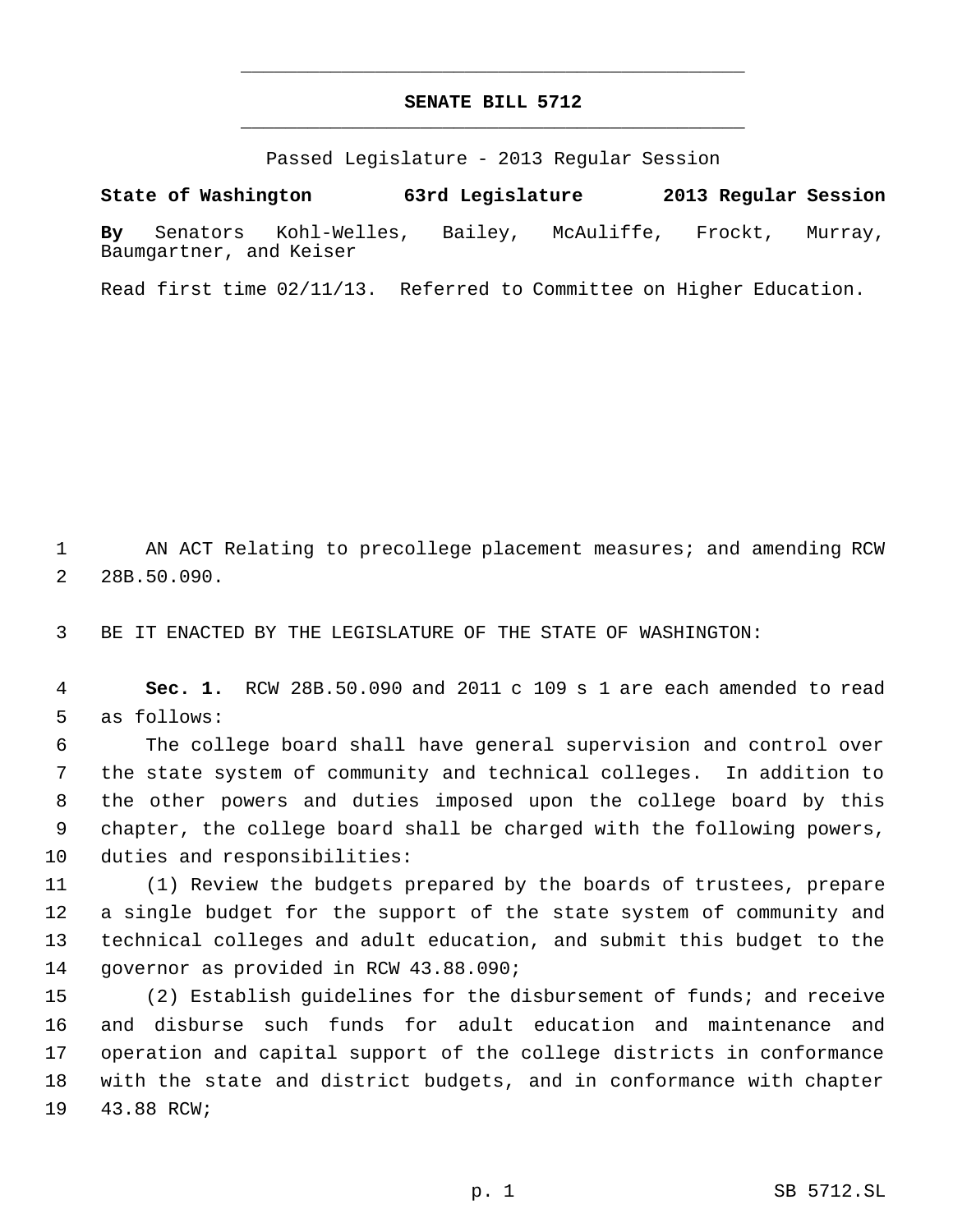(3) Ensure, through the full use of its authority:

 (a) That each college district, in coordination with colleges, within a regional area, shall offer thoroughly comprehensive educational, training, and service programs to meet the needs of both the communities and students served by combining high standards of excellence in academic transfer courses; realistic and practical courses in occupational education, both graded and ungraded; and community services of an educational, cultural, and recreational nature; and adult education, including basic skills and general, 10 family, and workforce literacy programs and services;

 (b) That each college district shall maintain an open-door policy, to the end that no student will be denied admission because of the location of the student's residence or because of the student's educational background or ability; that, insofar as is practical in the judgment of the college board, curriculum offerings will be provided to meet the educational and training needs of the community generally and 17 the students thereof; and that all students, regardless of their differing courses of study, will be considered, known and recognized equally as members of the student body: PROVIDED, That the administrative officers of a community or technical college may deny admission to a prospective student or attendance to an enrolled student if, in their judgment, the student would not be competent to profit from the curriculum offerings of the college, or would, by his or her presence or conduct, create a disruptive atmosphere within the college not consistent with the purposes of the institution. This subsection (3)(b) shall not apply to competency, conduct, or presence associated with a disability in a person twenty-one years of age or younger attending a technical college;

 (4) Prepare a comprehensive master plan for the development of community and technical college education and training in the state; and assist the office of financial management in the preparation of enrollment projections to support plans for providing adequate college facilities in all areas of the state. The master plan shall include implementation of the vision, goals, priorities, and strategies in the statewide strategic master plan for higher education under RCW 28B.76.200 based on the community and technical college system's role and mission. The master plan shall also contain measurable performance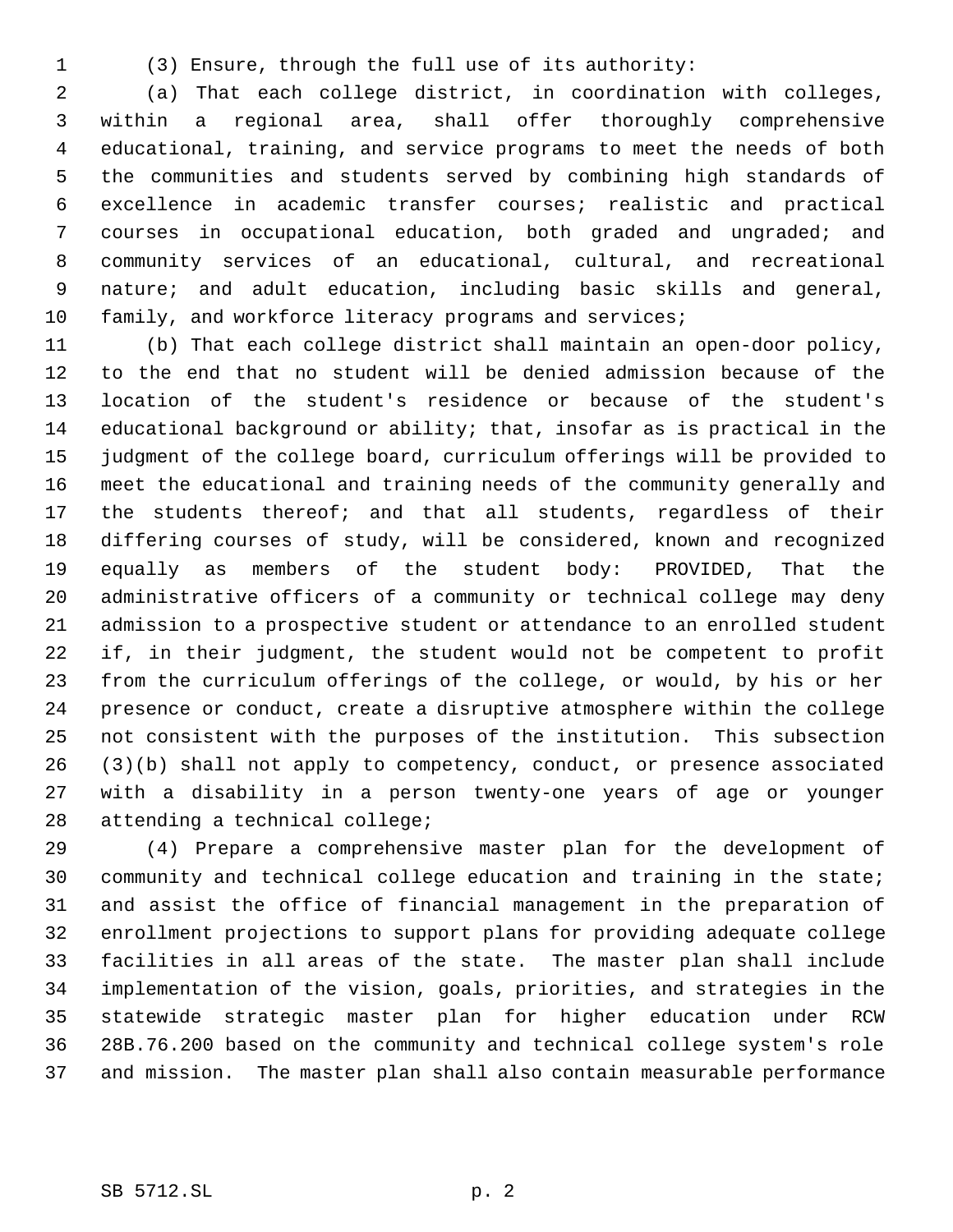indicators and benchmarks for gauging progress toward achieving the goals and priorities;

 (5) Define and administer criteria and guidelines for the establishment of new community and technical colleges or campuses within the existing districts;

 (6) Establish criteria and procedures for modifying district boundary lines and consolidating district structures to form multiple campus districts consistent with the purposes set forth in RCW 28B.50.020 as now or hereafter amended and in accordance therewith make 10 such changes as it deems advisable;

 (7) Establish minimum standards to govern the operation of the community and technical colleges with respect to:

 (a) Qualifications and credentials of instructional and key administrative personnel, except as otherwise provided in the state plan for vocational education;

 (b) Internal budgeting, accounting, auditing, and financial procedures as necessary to supplement the general requirements prescribed pursuant to chapter 43.88 RCW;

 (c) The content of the curriculums and other educational and training programs, and the requirement for degrees and certificates awarded by the colleges;

22 (d) Standard admission policies;

(e) Eligibility of courses to receive state fund support; and

 (f) Common student identifiers such that once a student has enrolled at any community or technical college he or she retains the same student identification upon transfer to any college district;

27 (8) Encourage colleges to use multiple measures to determine whether a student must enroll in a precollege course including, but not limited to, placement tests, the SAT, high school transcripts, college transcripts, or initial class performance, and require colleges to post 31 all the available options for course placement on their web site and in their admissions materials;

 (9) Establish and administer criteria and procedures for all capital construction including the establishment, installation, and expansion of facilities within the various college districts;

36  $((+9))$  (10) Encourage innovation in the development of new educational and training programs and instructional methods; coordinate research efforts to this end; and disseminate the findings thereof;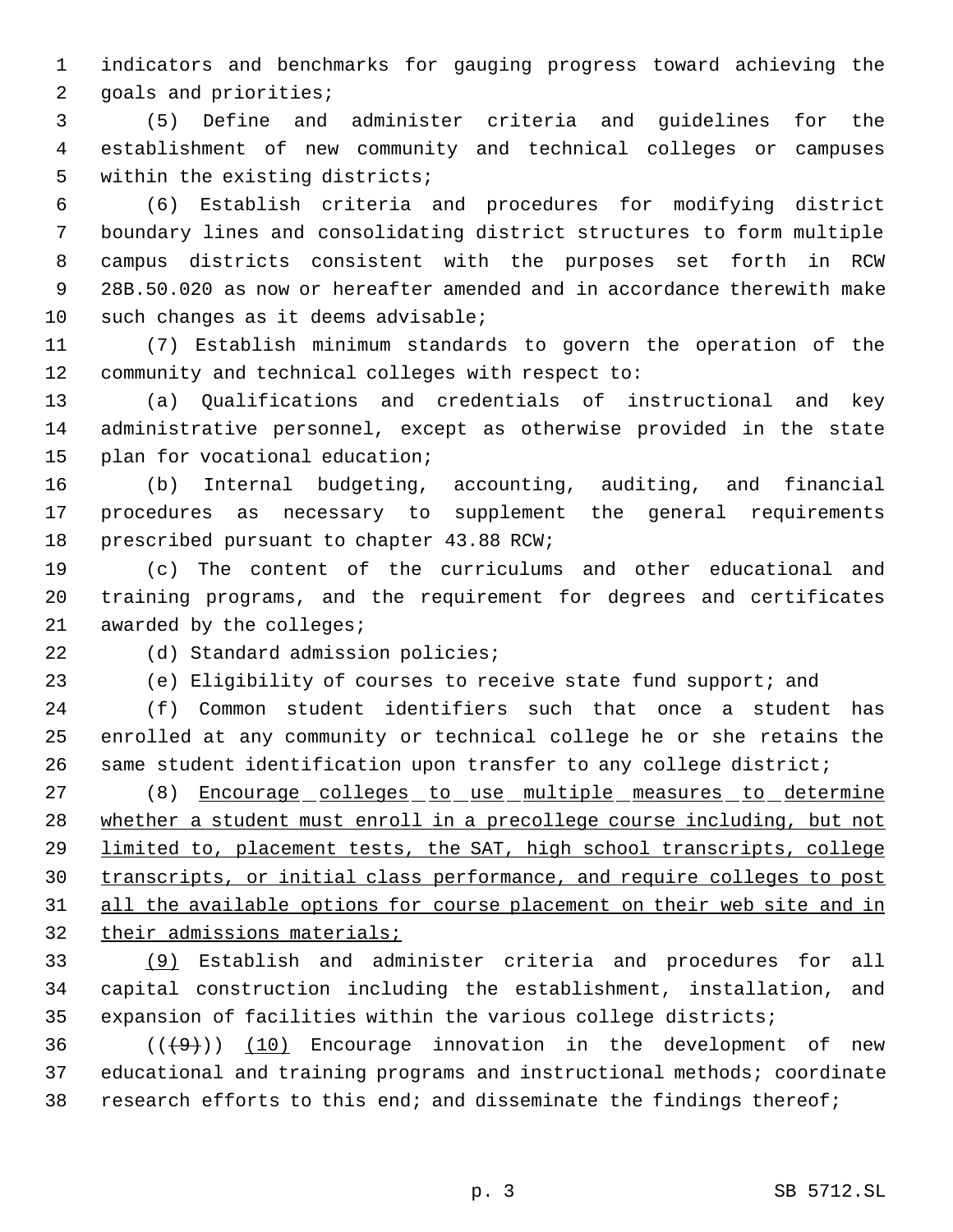1 (( $(10)$ ) (11) Exercise any other powers, duties and responsibilities necessary to carry out the purposes of this chapter;

 $(1)$  (( $(1)$ )) (12) Authorize the various community and technical colleges to offer programs and courses in other districts when it determines that such action is consistent with the purposes set forth in RCW 28B.50.020 as now or hereafter amended;

 (( $\left(\frac{12}{12}\right)$ ) (13) Notwithstanding any other law or statute regarding the sale of state property, sell or exchange and convey any or all interest in any community and technical college real and personal property, except such property as is received by a college district in accordance with RCW 28B.50.140(8), when it determines that such property is surplus or that such a sale or exchange is in the best interests of the community and technical college system;

14 ( $(\overline{+13})$ ) (14) In order that the treasurer for the state board for community and technical colleges appointed in accordance with RCW 28B.50.085 may make vendor payments, the state treasurer will honor warrants drawn by the state board providing for an initial advance on 18 July 1, 1982, of the current biennium and on July 1st of each succeeding biennium from the state general fund in an amount equal to twenty-four percent of the average monthly allotment for such budgeted biennium expenditures for the state board for community and technical 22 colleges as certified by the office of financial management; and at the conclusion of such initial month and for each succeeding month of any biennium, the state treasurer will reimburse expenditures incurred and reported monthly by the state board treasurer in accordance with chapter 43.88 RCW: PROVIDED, That the reimbursement to the state board for actual expenditures incurred in the final month of each biennium shall be less the initial advance made in such biennium;

29 ( $(\frac{14}{12})$ ) (15) Notwithstanding the provisions of subsection ( $(\frac{12}{12})$ ) 30 (13) of this section, may receive such gifts, grants, conveyances, devises, and bequests of real or personal property from private sources as may be made from time to time, in trust or otherwise, whenever the terms and conditions thereof will aid in carrying out the community and technical college programs and may sell, lease or exchange, invest or expend the same or the proceeds, rents, profits and income thereof according to the terms and conditions thereof; and adopt regulations to govern the receipt and expenditure of the proceeds, rents, profits and income thereof; and